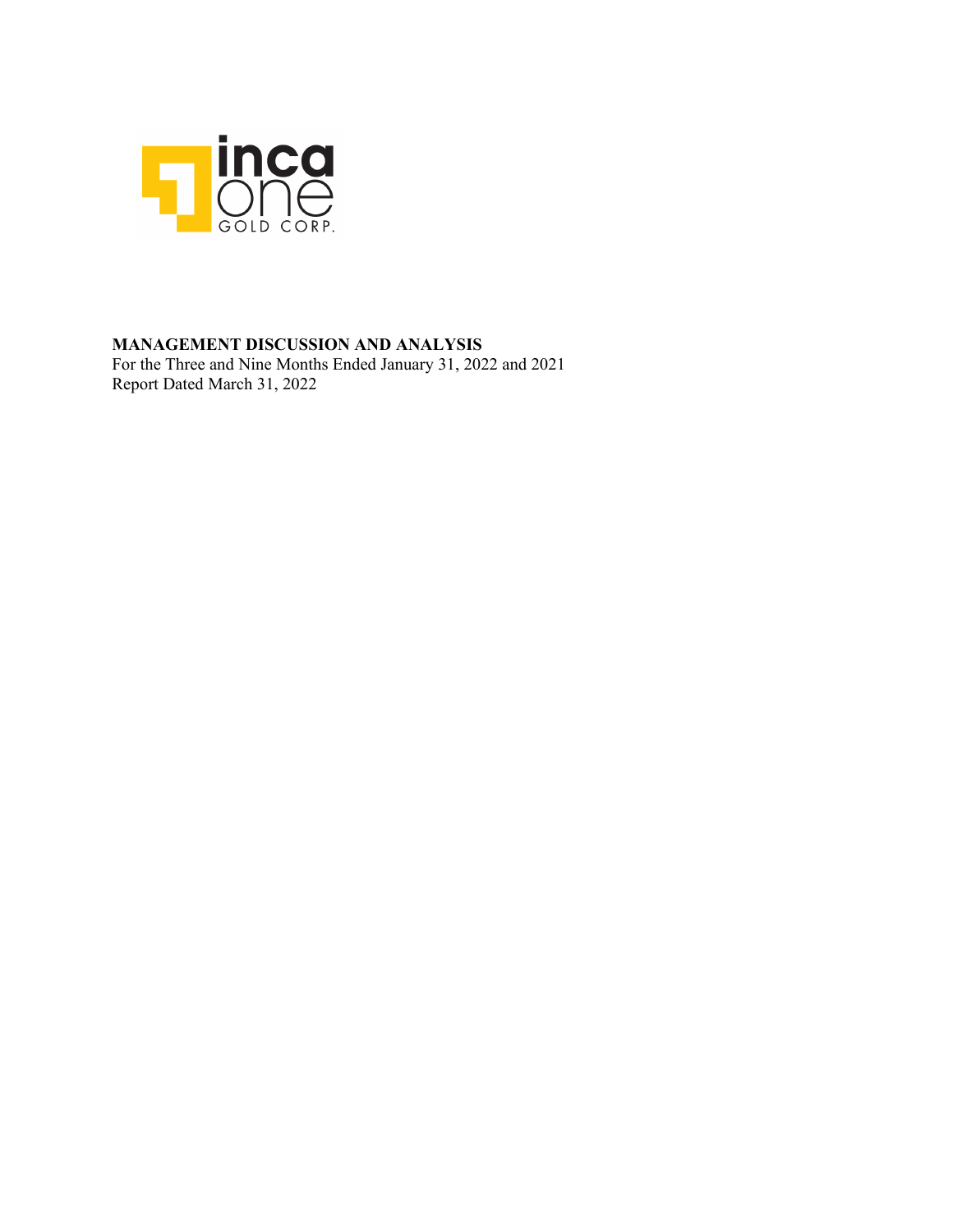Management Discussion & Analysis For the Three and Nine Months Ended January 31, 2022, and 2021

This Management's Discussion and Analysis ("MD&A") of Inca One Gold Corp. (the "Company" or "Inca One") has been prepared by management as of March 31, 2022 and should be read in conjunction with the Company's unaudited condensed interim consolidated financial statements for the three and nine months ended January 31, 2022 and 2021 and the related notes thereto. This MD&A has been reviewed and approved by the Board of Directors of the Company. Unless otherwise specified, all financial information has been prepared in accordance with International Financial Reporting Standards ("IFRS") as issued by the International Accounting Standards Board. All dollar amounts herein are expressed in United States Dollars unless stated otherwise. References to CAD\$ are to Canadian Dollars.

This MD&A contains forward-looking statements and should be read in conjunction with the risk factors described in "**Risks and Uncertainties**" and "**Cautionary Statement on Forward-Looking Information**" at the end of this MD&A.

## **Description of the Business**

Inca One was incorporated on November 9, 2005 and is in the business of developing custom mineral processing operations in Peru, to service government permitted small-scale miners. In recent years the Peruvian government instituted a formalization process for informal miners as part of its efforts to regulate their activities. The Company, has two Peruvian gold milling facilities ("Chala One" and "Kori One") with a total permitted capacity of 450 tonnes per day ("TPD") and has been in commercial production since 2015. The Company purchases high-grade gold mill feed from legally recognized Peruvian small-scale miners and processes the material for the export and sale of gold doré and refined gold.

Inca One is listed on the TSX Venture Exchange (the "TSX-V") under the symbol "INCA", on the OTCQB Exchange under the symbol "INCAF", on the Frankfurt Stock Exchange under the symbol "SU9.F", and the Santiago Stock Exchange Venture under the symbol "IOCL".

Inca One's vision is to become the largest, undisputed high-grade gold ore processor of choice in Peru, while maintaining its uncompromising guiding principles while it grows. This vision will be achieved through:

- Continuing to increase purchases of high-grade gold mill feed;
- The acquisition and development of mineral concessions that could be mined by contract miners and that would provide long-term supply to Chala One and Kori One; and
- Pursuing growth via merger and acquisition, including additional mineral processing operations.

## **Key Period Definitions (used below)**

- three months ended January 31, 2022 (**"the Quarter" or "Q3 2022)**;
- three months ended October 31, 2021(**"Q2 2022)**;
- three months ended July 31, 2021(**"Q1 2022)**;
- three months ended April 30 2021 (**"Q4 2021")**;
- three months ended January 31 2021 (**"Q3 2021"**);
- nine months ended January 31, 2022 (**"YTD Q3 2022"**) and
- nine months ended January 31, 2021 (**"YTD Q3 2021"**)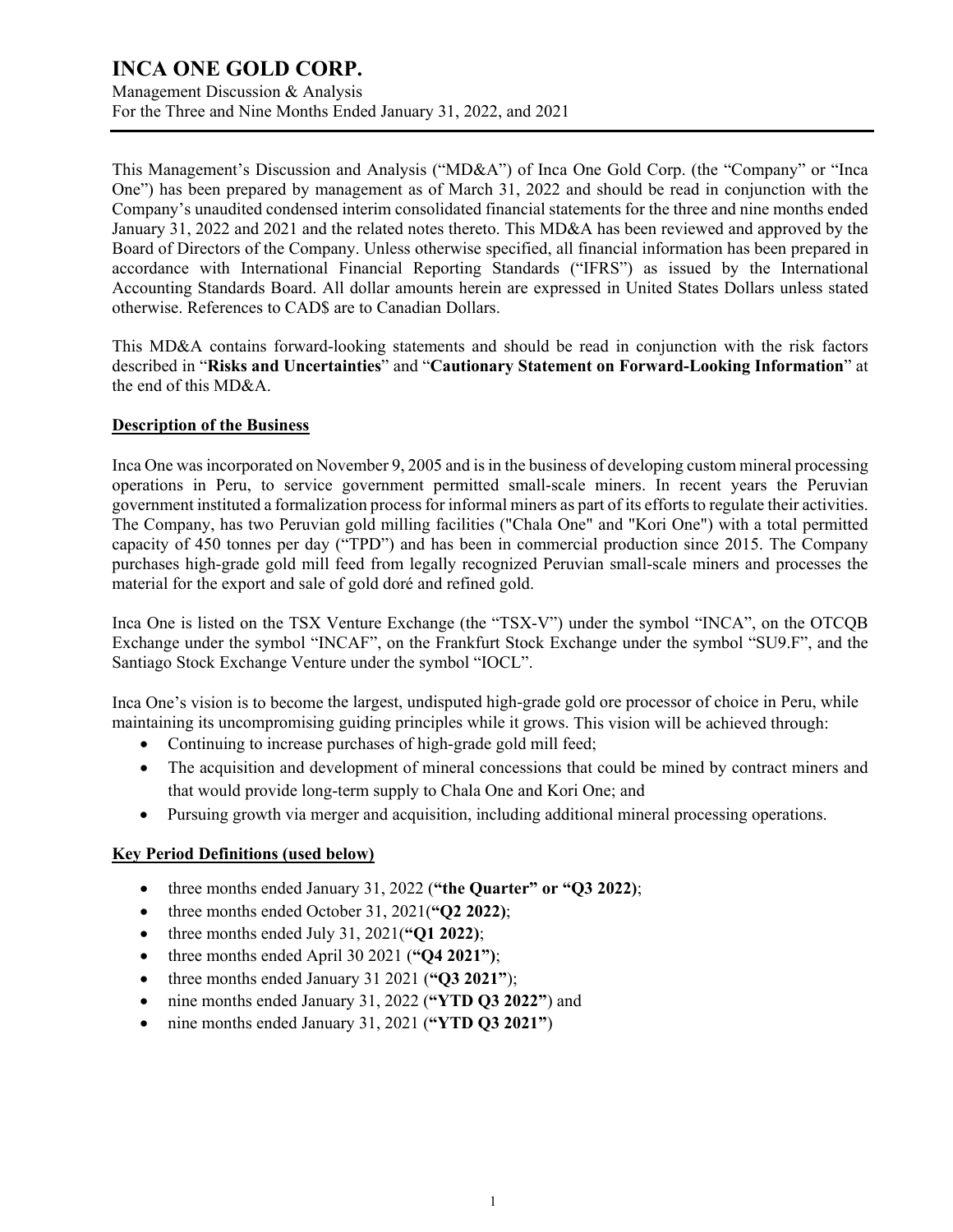Management Discussion & Analysis For the Three and Nine Months Ended January 31, 2022, and 2021

## **Third Quarter 2022 Highlights and Key Business Developments**

- In December 2021, the Company exercised the second tranche of the OCIM Facility and received \$3 million from OCIM for the purchase gold mill feed.
- During Q3 2022, the Company processed 22,426 tonnes, which represents an increase of 2,588 tonnes when compared to 19,838 tonnes processed during Q2 2022. The daily production average during Q3 2022 was 244 TPD, which represents an increase of 27 TPD when compared with the 217 TPD average of Q2 2022.
- Gold production during Q3 2022 totaled 7,915 ounces, which represents an increase of 939 ounces compared to 6,976 ounces in Q2 2022.
- Gold sales during Q3 2022 totaled 6,671 ounces, which represents an increase of 651 ounces compared to 6,020 ounces sold in Q2 2022. Total revenues for Q3 2022 were \$12.2 million, an increase of \$1.5 million when compared to Q2 2022 of \$10.7 million.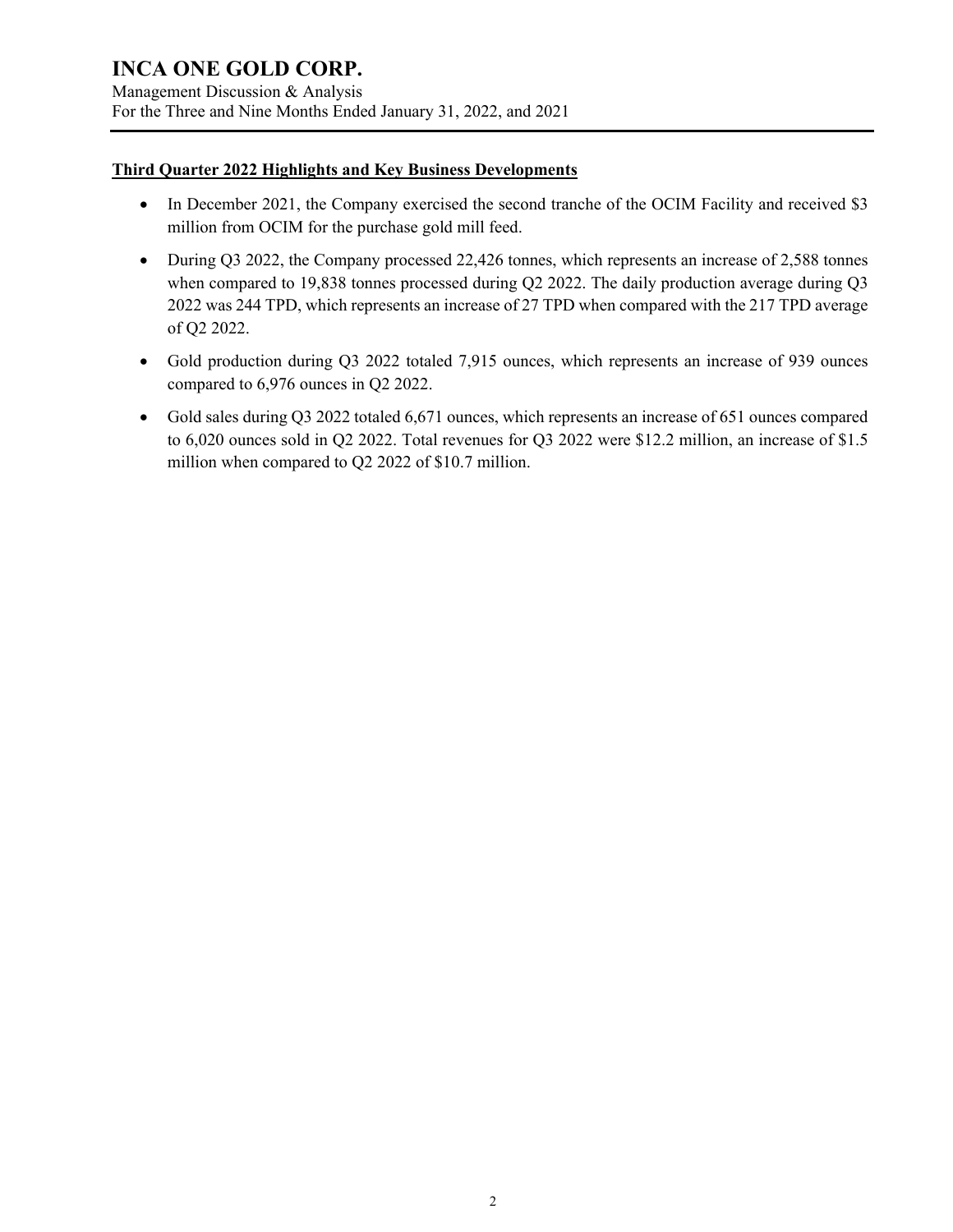Management Discussion & Analysis For the Three and Nine Months Ended January 31, 2022, and 2021

## **Operational Highlights - Consolidated**

| <b>Quarter over Quarter highlights</b>           | Q3<br>2022 | Q <sub>2</sub><br>2022 | Q1<br>2022 | Q <sub>4</sub><br>2021 | Q <sub>3</sub><br>2021 | Variance<br>$\frac{0}{0}$<br>Q3 2022<br>to Q <sub>2</sub><br>2022 | Variance<br>$\frac{0}{0}$<br>Q3 2022<br>to Q3<br>2021 |
|--------------------------------------------------|------------|------------------------|------------|------------------------|------------------------|-------------------------------------------------------------------|-------------------------------------------------------|
| Tonnes processed in period (t)                   | 22,426     | 19,838                 | 12,196     | 8,019                  | 10,822                 | 13.05%                                                            | 107.23%                                               |
| Average daily processing volume (t)              | 244        | 217                    | 132        | 90                     | 118                    | 12.44%                                                            | 106.78%                                               |
| Mineral grade processed (oz/t gold)              | 0.39       | 0.38                   | 0.46       | 0.49                   | 0.51                   | 2.63%                                                             | (23.53%)                                              |
| Gold production (oz)                             | 7,915      | 6,976                  | 5,258      | 3,606                  | 5,086                  | 13.46%                                                            | 55.62%                                                |
| Gold sold (equivalent oz) $(1)$                  | 6,671      | 6,020                  | 4,614      | 5,101                  | 5,206                  | 10.81%                                                            | 28.14%                                                |
| Gold sold (oz)                                   | 6,554      | 5,907                  | 4,516      | 4,977                  | 5,059                  | 10.95%                                                            | 29.55%                                                |
| Silver sold (oz)                                 | 9,208      | 8,910                  | 6,878      | 8,420                  | 11,163                 | 3.34%                                                             | $(17.51\%)$                                           |
| Sales Revenue (\$ millions)                      | 12.18      | 10.7                   | 8.40       | 9.01                   | 9.80                   | 13.57%                                                            | 24.24%                                                |
| Cost of goods sold ("COGS") (\$ millions)        | 11.81      | 10.2                   | 8.56       | 9.25                   | 9.76                   | 16.01%                                                            | 20.94%                                                |
| Gross operating margin (deficit) (\$ millions)   | 0.37       | 0.55                   | (0.16)     | (0.23)                 | 0.04                   | (31.75%)                                                          | 793.98%                                               |
| Gross operating margin %                         | 3.07%      | 5.11%                  | $(1.9\%)$  | $(2.6\%)$              | 0.4%                   | $(39.91\%)$                                                       | 619.56%                                               |
| Average gold (equivalent) price per oz sold (\$) | 1,826      | 1,781                  | 1,821      | 1,767                  | 1,883                  | 2.53%                                                             | $(3.03\%)$                                            |
| Cost per oz sold $(\$)$                          | 1,770      | 1,690                  | 1,856      | 1,813                  | 1,875                  | 4.73%                                                             | $(5.60\%)$                                            |
| Gross margin per oz sold $(\$)$                  | 56         | 91                     | (35)       | (46)                   | 8                      | $(38.46\%)$                                                       | 600.00%                                               |
| Average London Close price (\$)                  | 1,809      | 1,779                  | 1,831      | 1,761                  | 1,862                  | 1.63%                                                             | $(2.90\%)$                                            |

(1) Actual ounces of gold sold plus an estimate of the equivalent ounces of gold that could be purchased for the equivalent number of silver ounces sold.

The Company has included certain non-IFRS measures in this MD&A. The Company believes that these measures, in addition to measures prepared in accordance with IFRS, provide readers an improved ability to evaluate the underlying performance of the Company and to compare it to information reported by other companies. The non-IFRS measures are intended to provide additional information and should not be considered in isolation or as a substitute for measures of performance prepared in accordance with IFRS. These measures do not have any standardized meaning prescribed under IFRS, and therefore may not be comparable to similar measures presented by other issuers.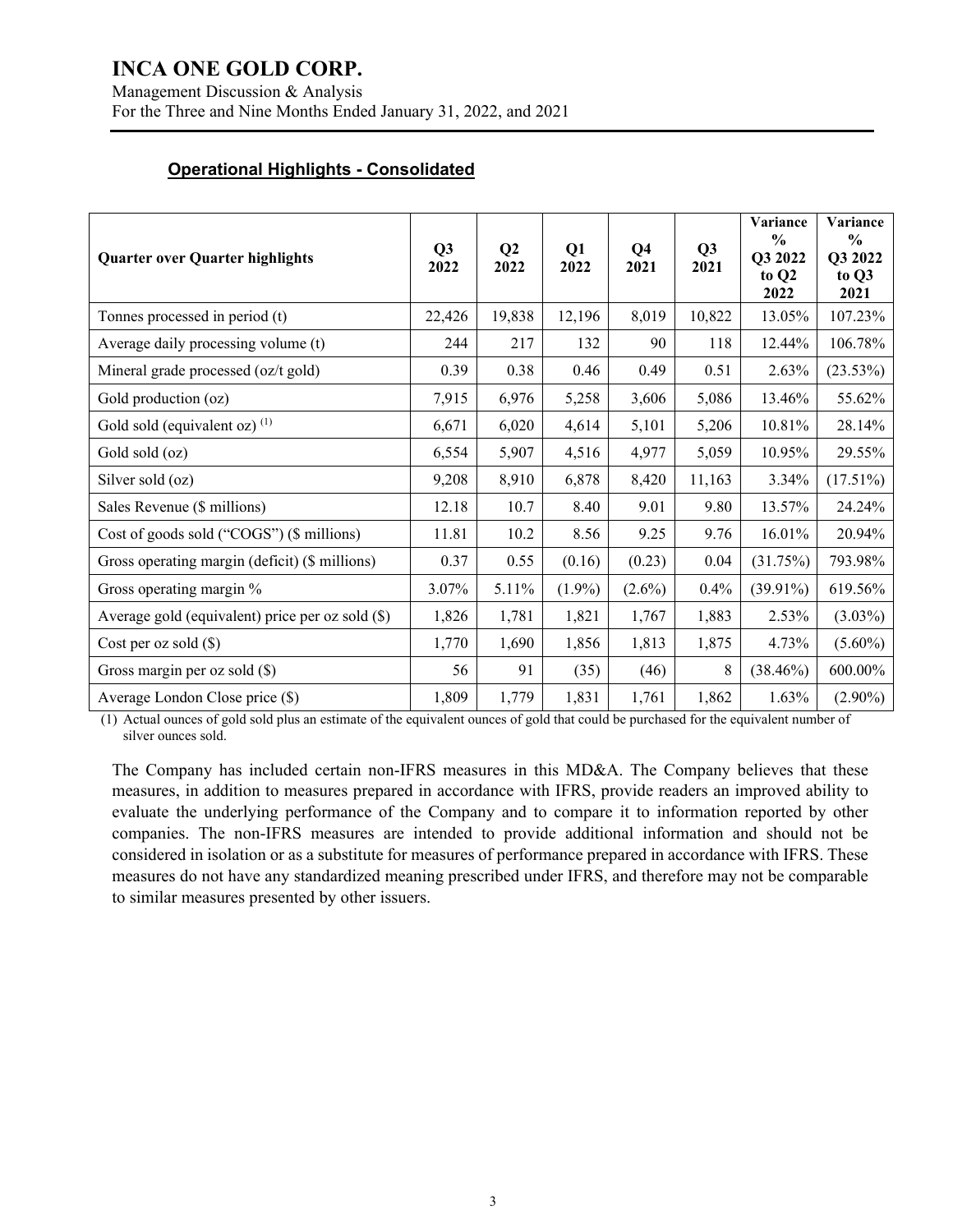Management Discussion & Analysis For the Three and Nine Months Ended January 31, 2022, and 2021

## **Future Outlook**

In March 2021, the Company received a \$2.5 million gold pre-payment facility from OCIM Precious Metals AG. The net proceeds of \$2.45 million were successfully used to increase gold mill feed purchasing and production from 86 TPD in March 2021 to 173 TPD in June 2021.

With the first OCIM gold pre-payment facility fully repaid, the Company entered into a second non-dilutive Facility with OCIM for a total of \$9 million on August 6, 2021. Net proceeds of the Facility's first tranche was approximately \$5.95 million, of which \$4.6 million was used to purchase gold mill feed and \$1.35 million was used for the repayment of a secured debenture. The term of the Facility is for 18 months and will be paid in gold bullion.

After receiving the proceeds of the new Facility from OCIM, August production immediately jumped to an alltime record of 6,838 tonnes and 221 TPD. The average production during August 2021 to November 2021 was approximately 220 TPD.

With the proceeds of the Facility's first tranche fully deployed, the Company organized an early drawdown of the second tranche of \$3 million in December 2021. This additional working capital had immediate results as November and December purchasing averaged 273 TPD and 303 TPD respectively, both Company records.



Even more importantly, in December, processing averaged 340 TPD, which was an all time record for production. Additionally, there were 9 days during December where the production was greater than 400 TPD and 18 days where production was greater than 350 TPD. The highest total production day was 428 TPD. Management is pleased with the results of December as they verify that the Company can operate at greater than 400TPD with sufficient working capital.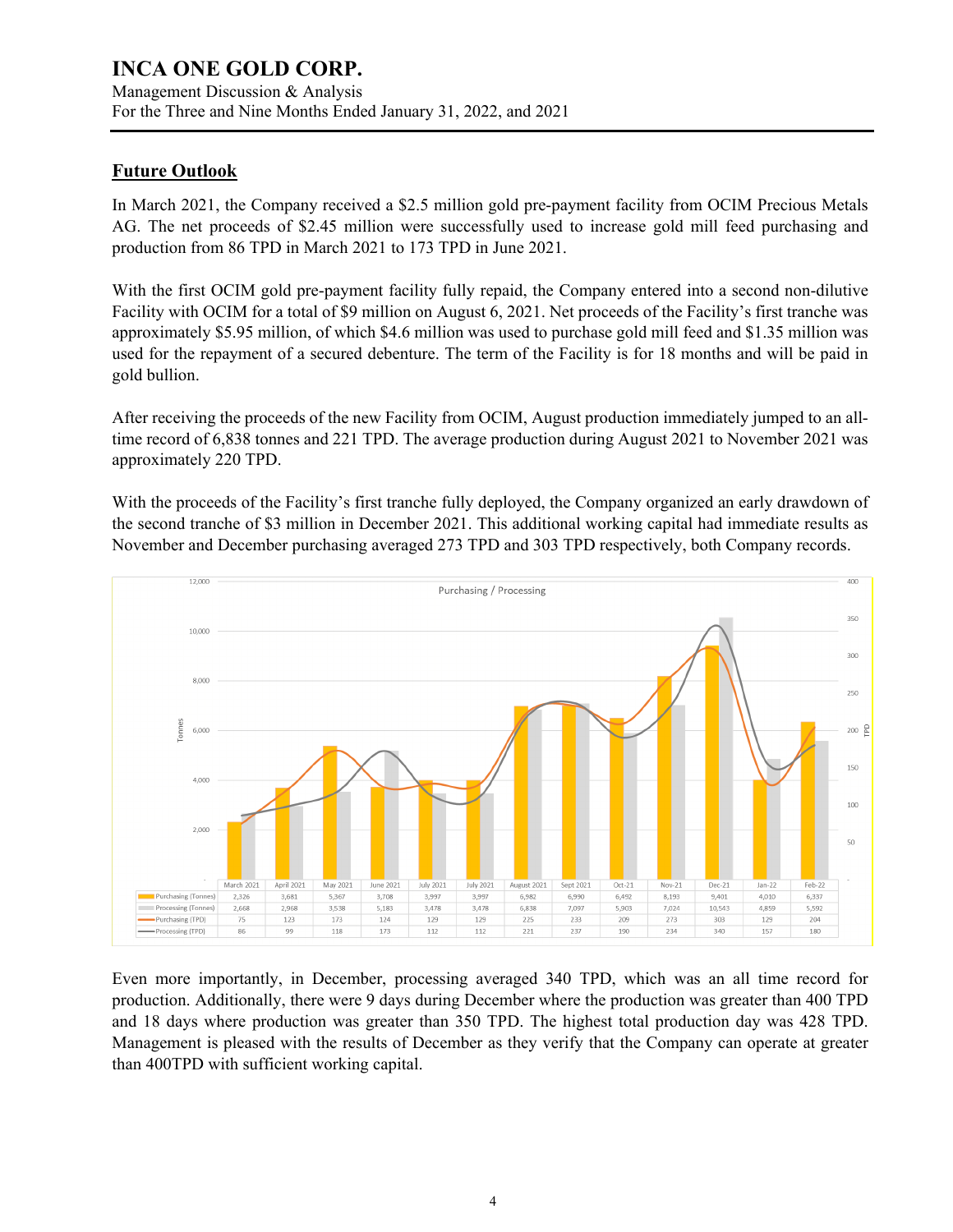Management Discussion & Analysis

For the Three and Nine Months Ended January 31, 2022, and 2021



Purchasing and processing during January and February 2022 were down from the highs of December. However, both months were record months for the Company despite usually being slower months due to miners taking a break in early January and the impacts of the rainy season.

The Company continues to prove that with additional working capital, the supply of gold mill feed is very robust. The second OCIM Facility will allow the Company to continue capitalizing on the 2020 expansion of the small-scale mining industry in Peru, which saw the number of formally organized Artisinal Small Scale Miners ("ASM's") increase by 64%, from approximately 54,300 ASM's to 88,900 ASM's. This was a positive increase for the custom mineral processing business and confirms that due to the higher gold prices since Covid-19 started early in 2020, that supply should continue to increase for the foreseeable future. The Peruvian Ministry of Energy and Mines ("MEM") reopened the formalization during 2020, to allow unregistered smallscale miners an opportunity to formalize their businesses. The formalization process requires ASM's to register with the MEM, demonstrate their compliance with environmental and safety regulations and remit taxes on sales of extracted minerals.

These additional miners will require custom milling services from excess processing capacity such as at Inca One's two facilities, Chala One and Kori One, to buy and process their raw material. As a result of this significant growth of the small-scale mining market there are now more legal miners available for Inca One to expand its customer base and forge relationships with new customers that have achieved regulatory compliance within this program.

To capitalize on this significant increase in small-scale miners, the Company recently launched its XplorTracker ("Xplor") project as part of a new initiative to expand gold production at Kori One and Chala One. The project is aimed at advancing its mineral buying process and securing future supplies of gold bearing mineral for processing.

The Company continues to develop its corporate social responsibility initiatives by working with the communities around these small-scale mining areas to provide masks, cleaning supplies and assisting with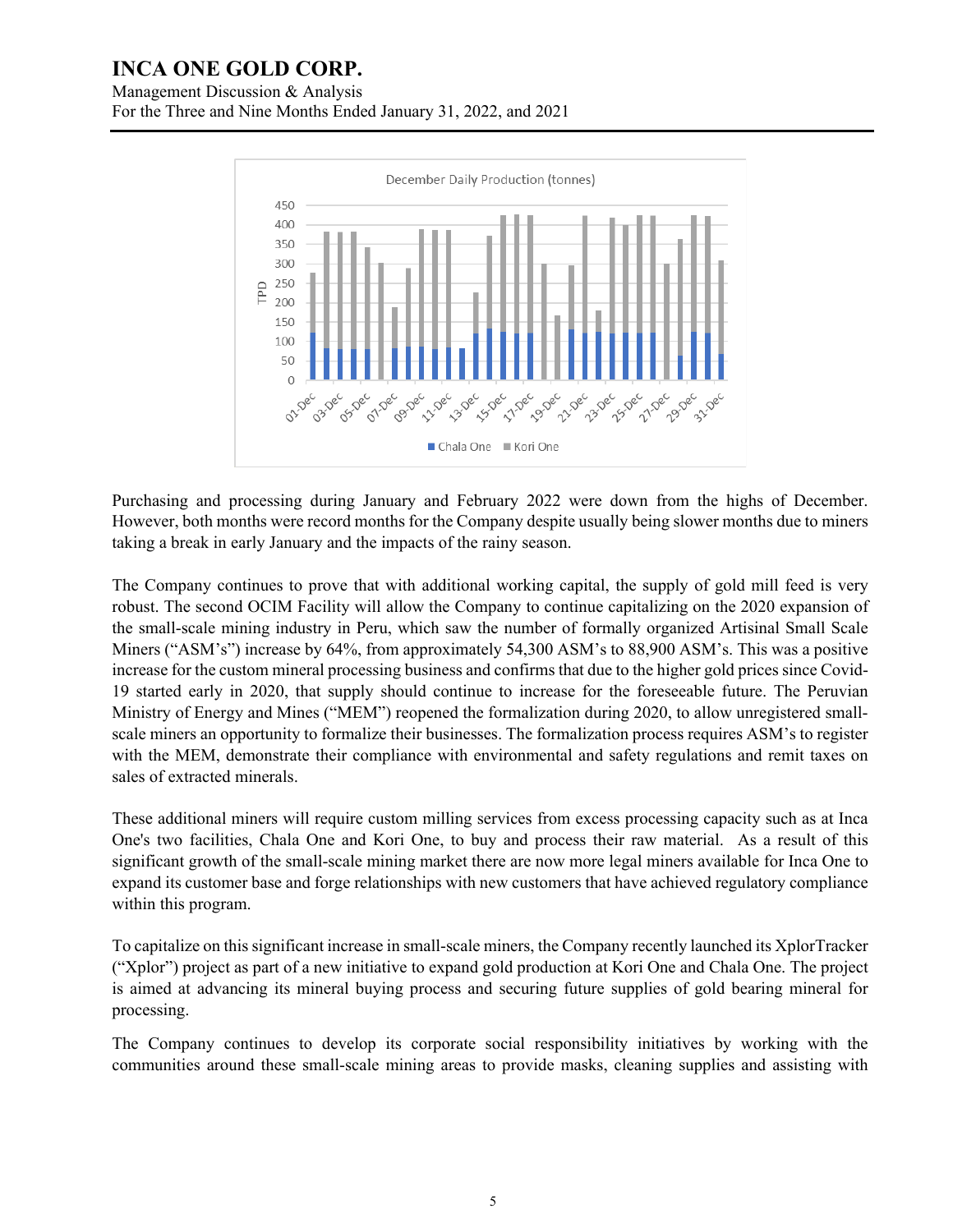Management Discussion & Analysis For the Three and Nine Months Ended January 31, 2022, and 2021

education about Covid-19 protocols in order to build support with those that control the roads and transportation.

The Company continues to take orders from its online bullion store, providing collectors and investors an opportunity to purchase gold directly from the Company.

Upon the onset of the global pandemic, Inca One recognized the immediate need for precious metal investors to access and purchase gold and silver bullion. As a result, the Company views this as an ideal opportunity to begin selling its gold and silver directly to the retail bullion investor. The Company's bullion store is initially offering 1-ounce gold coins and will add additional products, including silver options in the future.

The Company is one of only a handful of public issuers to offer their own production in the form of gold coins. The bullion will exclusively be made available through Inca One's online bullion store. The Company will distribute its specialized, inaugural coins in a streamlined and user-friendly experience with worldwide shipping and order tracking.

The Company continues to comply with the Peruvian Government's COVID-19 requirements. The Company's health and safety protocols and plans related to COVID-19 have been approved by the Minister of Health and are operating effectively. The Company has implemented standard operating procedures to control the spread of the virus and maintain the health and safety of its employees, suppliers and customers.

Inca One has proven its ability over the years to adapt to evolving regulatory environments, meet COVID-19 related challenges and build a diversified framework for success across multiple strategic channels while expanding into key mining regions. Reduced levels of production due to COVID-19 has allowed management to focus and execute on strategic planning, which has been used to establish relationships with new mining partners, that should translate into increased future revenue and profitability. The Company has confidently developed industry leading compliance, expanding operations with the production of premium gold finished products and has built an exceptional team of proven and experienced professionals focused on dramatically scaling operations in 2021 and beyond.

## **Selected Quarterly and Annual Information**

The following selected financial data with respect to the Company's financial condition and results of operations has been derived from the unaudited condensed interim consolidated financial statements for the three months ended January 2022, October and July 31, 2021, as applicable. The selected financial data should be read in conjunction with those financial statements and the notes thereto.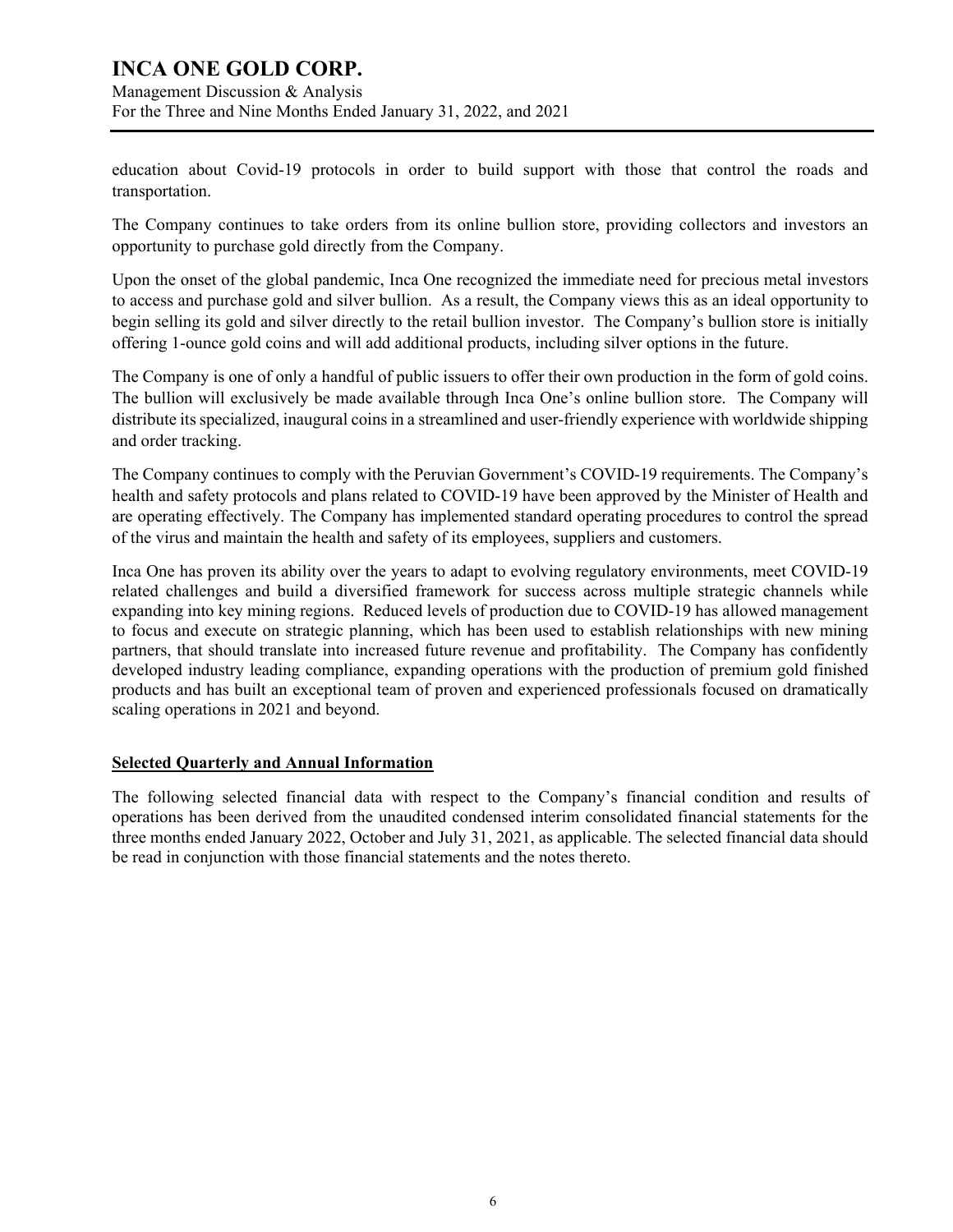Management Discussion & Analysis For the Three and Nine Months Ended January 31, 2022, and 2021

|                                         | Three Months Ended |                |             |  |
|-----------------------------------------|--------------------|----------------|-------------|--|
|                                         | January 31,        | October 31,    | July 31,    |  |
|                                         | 2022               | 2021           | 2021        |  |
|                                         |                    | S              |             |  |
| Revenue                                 | 12,179,967         | 10,724,480     | 8,399,844   |  |
| Cost of goods sold                      | (11,805,855)       | (10, 176, 317) | (8,562,383) |  |
| Gross margin (deficit)                  | 374,112            | 548,163        | (162, 539)  |  |
| Finance and other income (expense), net | (476, 346)         | (505, 469)     | (378, 159)  |  |
| Net loss for the period                 | (1,093,085)        | (1,560,094)    | (1,271,292) |  |
| Net loss per share (basic and diluted)  | (0.03)             | (0.04)         | (0.03)      |  |
| Other comprehensive loss                | (1,008,206)        | (1,595,502)    | (1,155,392) |  |

|                             | Three Months Ended                     |            |            |  |
|-----------------------------|----------------------------------------|------------|------------|--|
|                             | July 31,<br>October 31,<br>January 31, |            |            |  |
|                             | 2022<br>2021                           |            |            |  |
|                             | S                                      |            |            |  |
| Total assets                | 25,126,050                             | 22,974,590 | 18,106,725 |  |
| Total current liabilities   | 16,643,710                             | 13,313,113 | 6,887,547  |  |
| Total long term liabilities | 6,851,496                              | 7,607,230  | 7,635,393  |  |

The following table sets out selected quarterly financial data from the Company's unaudited quarterly financial statements for the last eight quarters.

| <b>Quarter ended</b>    | <b>Working</b><br>capital<br>(deficiency) | <b>Total assets</b> | Long term<br><b>liabilities</b> | Net income<br>$(\text{loss})$ | <b>Basic gain</b><br>(loss) per<br>share |
|-------------------------|-------------------------------------------|---------------------|---------------------------------|-------------------------------|------------------------------------------|
|                         |                                           |                     | S                               |                               | S                                        |
| <b>January 31, 2022</b> | (2,124,679)                               | 25,126,050          | 6,851,496                       | (1,098,206)                   | (0.03)                                   |
| October 31, 2021        | (1,204,698)                               | 22,974,590          | 7,607,230                       | (1,560,094)                   | (0.04)                                   |
| July 31, 2021           | 460,176                                   | 18,106,725          | 7,635,393                       | (1,271,292)                   | (0.03)                                   |
| April 30, 2021          | 911,830                                   | 19,529,303          | 7,633,147                       | (1,722,945)                   | (0.05)                                   |
| January 31, 2021        | 2,265,520                                 | 20,639,037          | 7,305,950                       | (1,219,841)                   | (0.03)                                   |
| October 31, 2020        | 2,736,714                                 | 21,248,803          | 6,942,183                       | (972,020)                     | (0.03)                                   |
| July 31, 2020           | 4,487,963                                 | 19,272,556          | 7,961,570                       | 666,235                       | 0.02                                     |
| April 30, 2020          | (740, 443)                                | 22,508,395          | 5,300,277                       | (632, 912)                    | (0.02)                                   |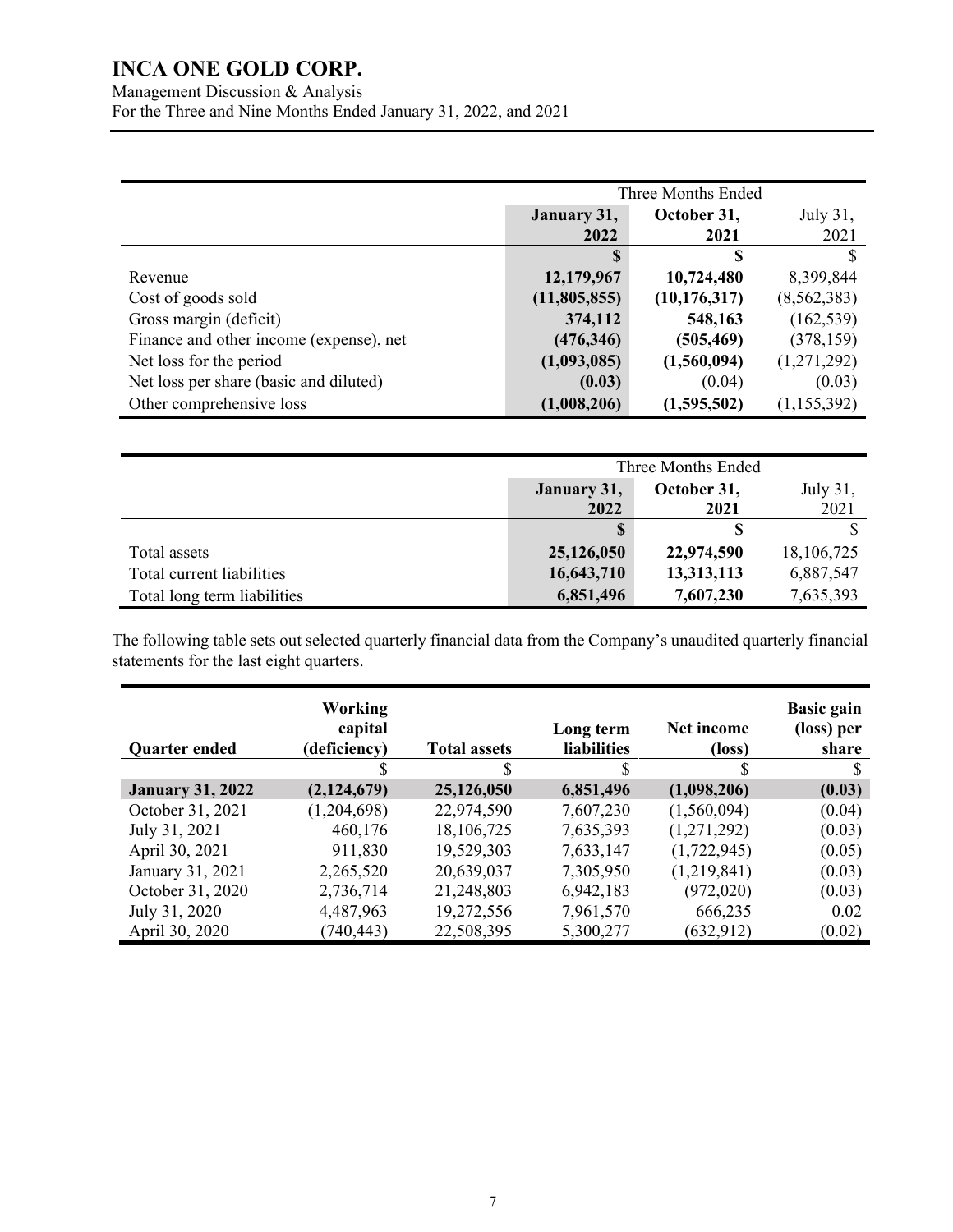For the Three and Nine Months Ended January 31, 2022, and 2021

## **Results of Operations**

## **Three months ended January 31, 2022 compared to three months ended January 31, 2021**

Revenue for Q3 2022 was \$12.18 million (Q3 2022 - \$9.80 million), and cost of goods sold was \$ 11.81 million (Q3 2021 – \$9.76 million) resulting in a gross operating margin of \$ 0.37 million (Q3 2021 – gross operating margin of \$0.04 million).

During Q3 2022, the Company reported a net loss of \$1.1 million, a decrease in net loss of \$0.1 million compared to net loss of \$1.2 million during Q3 2021.

## **Nine months ended January 31, 2022 compared to nine months ended January 31, 2021**

Revenue for YTD Q3 2022 was \$31.30 million (YTD Q3 2021 - \$21.38 million), and cost of goods sold was \$ 30.54 million (YTD Q3 2021 – \$20.82 million) resulting in a gross operating margin of \$ 0.76 million (YTD Q3 2021 – gross operating margin of \$0.56 million).

During YTD Q3 2022, the Company reported net loss of \$3.9 million, an increase in net loss of \$2.4 million compared to a net loss of \$1.5 million during YTD Q3 2021. The increase in net loss is mainly attributable to the combined effect of:

- a increase in its gross operating margin of \$0.2 million
- the combined effect of the increase in finance cost of \$0.7 million partially offset with the decrease in business development of \$0.2 million, corporate and administrative expenses of \$0.1 million and loss in disposition of property plant and equipment of \$0.1 million.
- a one-time expense related to the reinstatement of a contingent debenture of \$0.8 million and
- a decrease of 1.5 million related to the one-time gains on restructuring of its promissory notes payables to Equinox which occurred during YTD Q3 2021.

## **Liquidity and Capital Resources**

As at January 31, 2022, the Company financed its operations and met its capital requirements primarily through the re-investment of operational cash flows from the Chala One and the Kori One plants.

The Company had cash of \$0.77 million at January 31, 2022, representing a decrease of \$1.19 million compared to cash of \$1.96 million as at April 30, 2021 and working capital deficiency of \$2.12 million at January 31, 2022 representing a decrease of \$3.03 million when compared to a working capital of \$0.91 million as at April 30, 2021.

The decrease in the working capital is mainly attributable to:

- the cash loss from operations and finance cost of approximately \$1.22 million
- the purchase of property plant and equipment of \$0.42 million,
- the increase in loans payable of \$0.78 due to the reinstatement of a contingent debenture,
- the reclassification of approximately \$1.1 million of contractual liabilities payable to Equinox from noncurrent to current liabilities
- the short term portion of the lease liability recognized during Q2 2021 as well as payment/transference to short term of some liabilities both for a total of \$0.17 million
- the net proceeds of \$0.66 million from its private placement closed on May 26, 2021 and options exercised.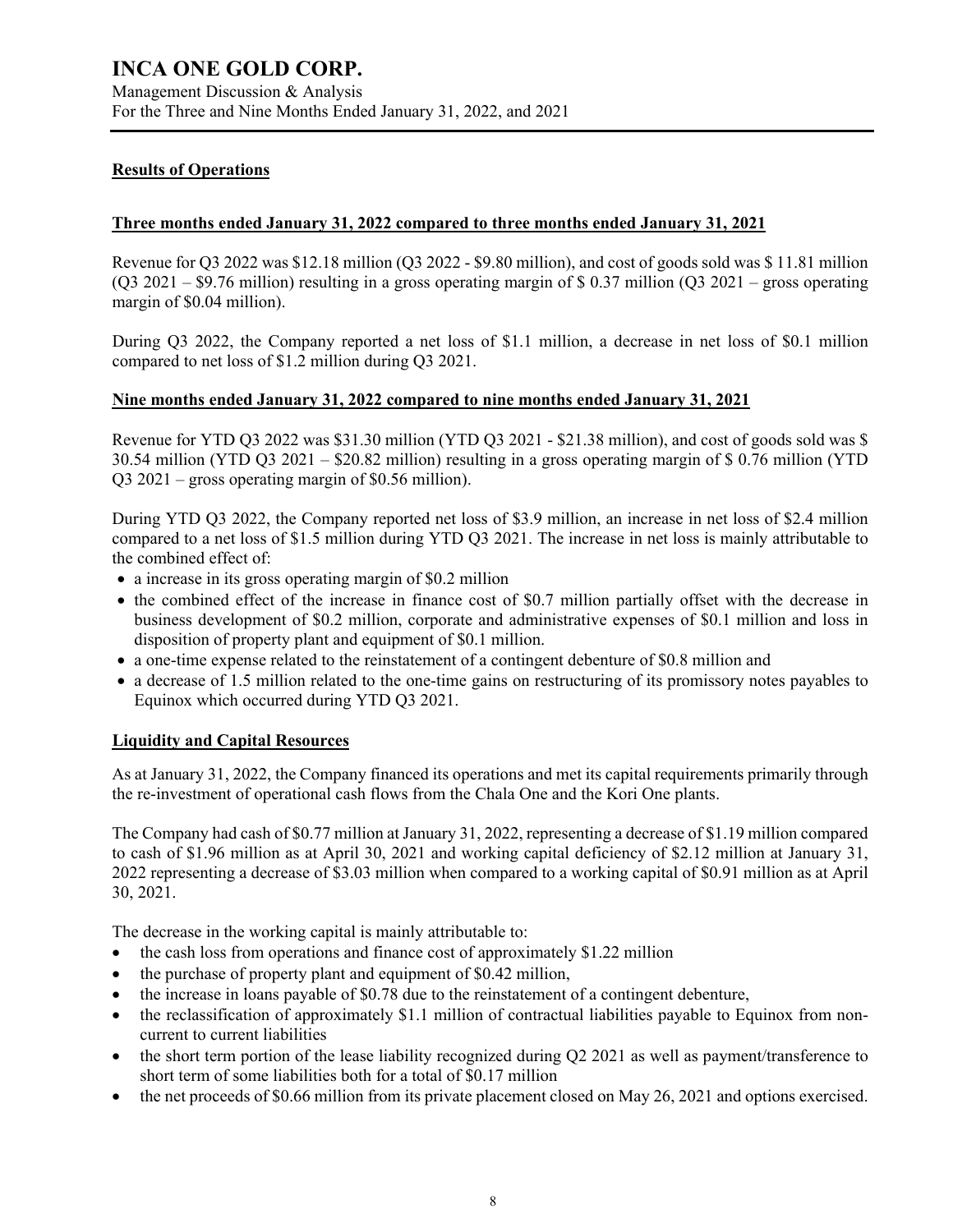Management Discussion & Analysis For the Three and Nine Months Ended January 31, 2022, and 2021

Management intends to continue funding operations, administration, debt and debt service costs and any capital requirements with the proceeds of the sale of gold doré and refined gold from the Company's Chala One and Kori One plants and with the proceeds from the gold Facility. Where required and depending on the strength of the junior resource markets, the Company will continue to be dependent on its capital resources to cover any deficiencies in working capital.

## *Gold loan agreements*

During Q1 2022, the Company paid in full its first gold prepayment facility with OCIM for a total of \$2.8 million.

On August 6, 2021, the Company arranged a \$9 million Facility, available in two tranches. The first tranche ("Tranche1") of \$6 million was drawn down on the same date as the Facility and is payable with 4,181 ounces gold in 16 equal, monthly deliveries of gold bullion of 261.3 ounces of which, as at January 31, 2022 the Company has delivered approximately 1,045 ounces. At the date of this report the Company completed an additional delivery of 261.3 ounces, leaving the remining balance to be delivered of approximately 2,875 ounces.

Net proceeds of the Facility's Tranche1, were approximately \$5.95 million, of which \$4.6 million were used to purchase gold mill feed and \$1.35 million was used for the repayment of CAD Secured Debenture (note 12). The Facility is secured by a Canadian general security agreement and will have registered security over the Chala One Plant.

On December 8, 2021, the Company drew down the second tranche ("Tranche2") of \$3 million. Tranche2 is payable with 2,017 ounces of gold in 12 equal, monthly deliveries of gold bullion of 168.1 ounces. The first payment is due 120 days after receipt of the funds.

## Share Issuances

- On May 26, 2021, the Company closed its private placement and issued 1,533,645 common shares for proceeds of \$0.5 million.
- On December 8, 2021, the Company issued 900,315 common shares at CAD\$0.65 as partial payment of its note payable to Equinox.
- During the nine months ended January 31, 2022, 77,0,000 common shares were issued for proceeds of \$0.16 million in the exercise of same number of stock options at an average price of CAD\$0.25 per share.

## **Summary of Outstanding Share Data**

As at the date of this MD&A, the Company had 38,887,543 common shares issued and outstanding, 3,484,546 share-based options (with exercise prices ranging between CAD\$0.19 to CAD\$1.00) and 2,195,721 warrants outstanding (with exercise prices ranging between CAD\$0.18 and CAD\$0.60). The fully diluted shares outstanding at the date of this MD&A is 44,567,810.

Subsequent to January 31, 2022, the Company granted 1,125,000 share-based options with an exercise price of CAD\$0.37.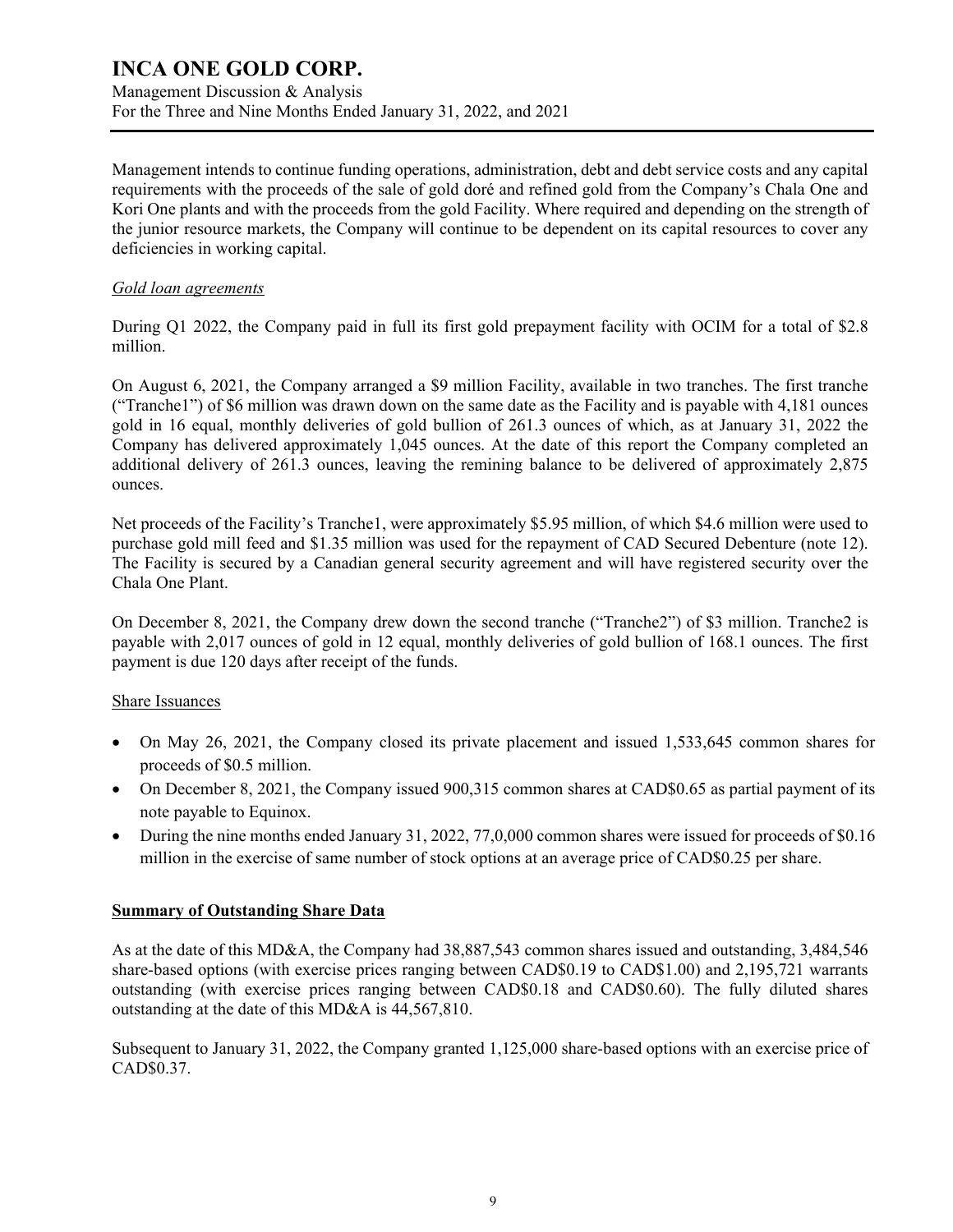#### **Transactions with Related Parties**

#### **(a) Related Party Transactions**

The Company's related parties consist of the Company's directors, officers and companies associated with these individuals including the following:

- A company owned by Edward Kelly, the Company's CEO (also a director).
- A company owned by Mark Wright, the Company`s VP Operations & New Projects.

The following expenditures were charged by related parties during the three and nine months ended January 31, 2022 and 2021:

|                                          | Three Months Ended<br>January 31, |         | Nine Months Ended<br>January 31, |         |
|------------------------------------------|-----------------------------------|---------|----------------------------------|---------|
|                                          | 2022<br>2021                      |         | 2022                             | 2021    |
|                                          | S                                 | S       |                                  |         |
| Management, salaries and consulting fees | 279,574                           | 265,034 | 484,741                          | 469,598 |
| Director fees                            | 7,642                             | 7,683   | 22,928                           | 44,128  |
| Business development                     |                                   | 29,790  | $\blacksquare$                   | 135,377 |
| Share-based payment                      |                                   | 245,398 | ۰                                | 245,398 |
|                                          | 287,216                           | 547,905 | 507,669                          | 894.891 |

## **(b) Compensation of Key Management Personnel**

The Company's key management personnel have authority and responsibility for planning, directing and controlling the activities of the Company and includes the Directors, CEO, CFO, and VP Operations & New Projects. Compensation in respect of services provided by key management consists of consulting and management fees paid to companies controlled by the CEO and VP Operations & New Projects and by the issue of options. The compensation for key management personnel paid as management were for the three and nine months ended January 31, 2022 and 2021 as follows:

|                      | Three Months Ended<br>January 31, |         | Nine Months Ended<br>January 31, |         |
|----------------------|-----------------------------------|---------|----------------------------------|---------|
|                      | 2022                              | 2021    |                                  | 2021    |
|                      |                                   |         |                                  |         |
| Management fees      | 158,899                           | 150,726 | 283,615                          | 273,465 |
| <b>Salaries</b>      | 120,675                           | 114,308 | 201,126                          | 196,123 |
| Business development | -                                 |         |                                  | 22,000  |
| Share-based payments | ۰                                 | 178,471 |                                  | 178,471 |
|                      | 279,574                           | 443,505 | 484,741                          | 670,059 |

#### **(c) Related Party Balances**

All related party balances payable, including for business expenses reimbursements, annual bonuses are approved by the board of directors, and for services rendered as at January 31, 2022 are non-interest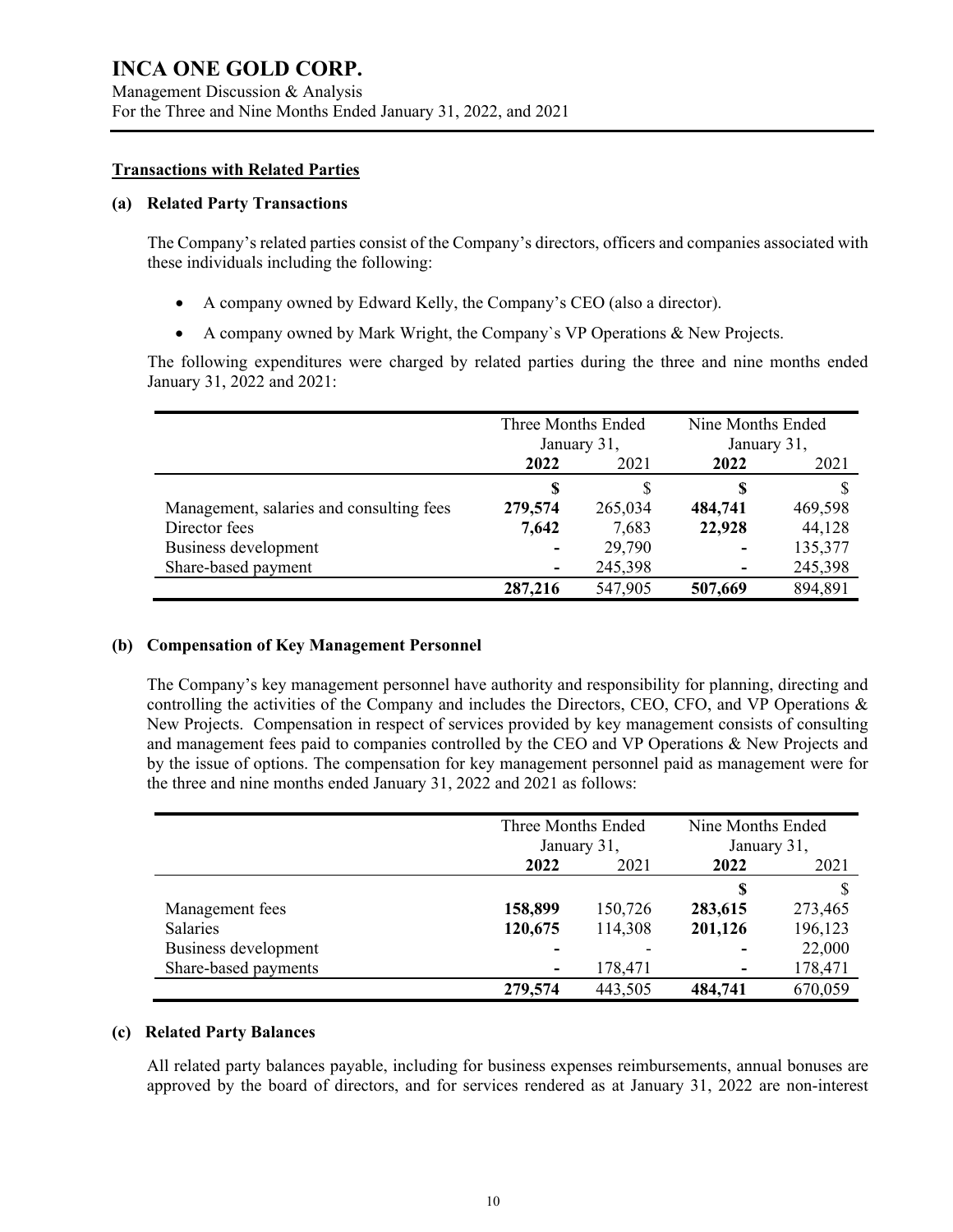Management Discussion & Analysis For the Three and Nine Months Ended January 31, 2022, and 2021

bearing and payable on demand, with the exception of USD notes payable and USD contingent debenture (note 12 (2) and (4)) and are comprised of \$0.5 million (April 30, 2021 - \$0.4 million) payable to the CEO and a company controlled by the CEO, \$0.5 million (April 30, 2021 - \$0.4 million) payable to the CFO and \$nil million payable (April 30,  $2021 - $0.05$  million payable) to the Directors or companies controlled by the Directors.

## **Commitments**

As at January 31, 2022, the Company had a commitment to sell approximately 1,730 ounces of gold doré (April 30, 2021 - 287 ounces of gold doré) to a third party, which was settled subsequent to January 31, 2022. At January 31, 2022 the Company received advances of \$2.9 million (April 30, 2021 – \$0.5 million) in relation to this commitment. These amounts have been included as current deferred revenues in the condensed interim consolidated statement of financial position.

A summary of liabilities and future operating commitments at January 31, 2022 are as follows:

|                                                   |              |            |             | Greater than |
|---------------------------------------------------|--------------|------------|-------------|--------------|
|                                                   |              | Within One | One to Five | Five Years   |
|                                                   | <b>Total</b> | Year       | Years       |              |
| <b>Maturity analysis of financial liabilities</b> | \$           | \$         | \$          | S            |
| Accounts payable and accrued liabilities          | 3,402,111    | 3,402,111  |             |              |
| Contractual liabilities payable to Equinox        | 5.483.823    | 1,353,389  | 4,130,434   |              |
| Loans payable                                     | 1,692,221    | 810,451    | 881,770     |              |
| Gold loan                                         | 8,590,552    | 8,060,755  | 529,797     |              |
| Lease liabilities                                 | 176,748      | 72,004     | 87,813      | 16,931       |
|                                                   | 19,345,455   | 13,698,710 | 5,629,814   | 16,931       |
| <b>Commitments</b>                                |              |            |             |              |
| Gold sale deferred revenue                        | 2,945,000    | 2,945,000  |             |              |
| Asset retirement and reclamation obligations      | 1,204,751    |            |             | 1,204,751    |
|                                                   | 4,149,751    | 2,945,000  |             | 1,204,751    |
|                                                   | 23,495,206   | 16,643,710 | 5,629,814   | 1,221,682    |

## **Fair Value of Financial Instruments**

As at January 31, 2022, the Company's financial instruments consist of cash and restricted cash, derivative financial assets, receivables, long term receivables, accounts payable and accrued liabilities, contractual liabilities payable to Equinox, loans payable and gold loan.

IFRS requires disclosures about the inputs to fair value measurements for financial assets and liabilities recorded at fair value, including their classification within a hierarchy that prioritizes the inputs to fair value measurement

As at January 31, 2022 and 2021, the Company believes that the carrying values of the financial instruments noted above approximate their fair values because of their nature and relatively short maturity dates or durations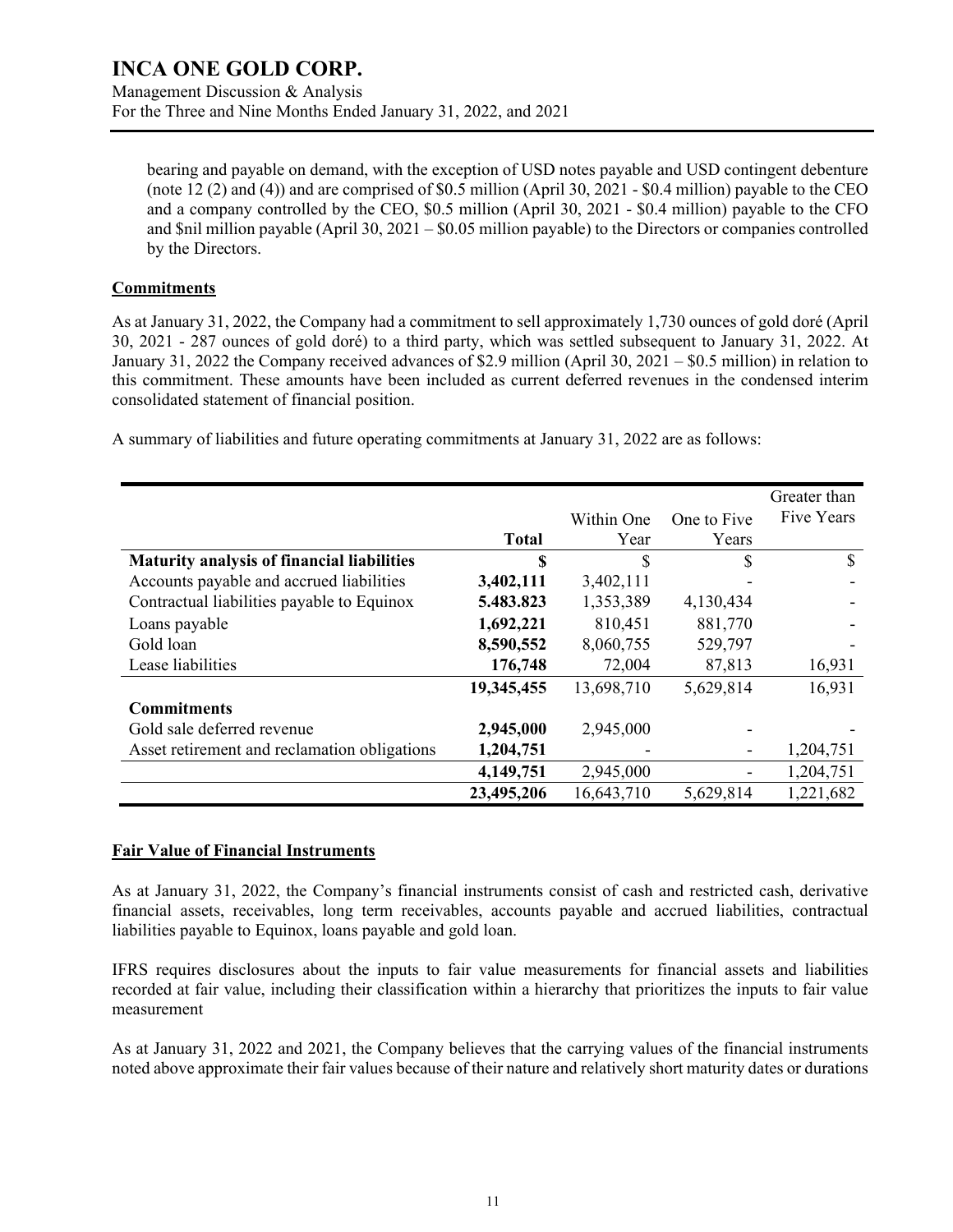or their interest rates approximate market interest rates. The derivative financial assets and the gold loan have been assessed on the fair value hierarchy described above and are classified as Level 1.

## **Financial Instruments Risk**

The Company's financial instruments are exposed in varying degrees to a variety of financial risks. The Board approves and monitors the risk management processes:

## *(i) Credit risk*

Credit risk exposure primarily arises with respect to the Company's cash and receivables. The risk exposure is limited because the Company places its instruments in banks of high credit worthiness within Canada and continuously monitors the collection of other receivables.

#### *(ii) Liquidity risk*

Liquidity risk is the risk that the Company cannot meet its financial obligations as they become due. The Company's approach to managing liquidity is to ensure as far as possible, that it will have sufficient liquidity to settle obligations and liabilities when they become due. As at January 31, 2022, the Company had cash and restricted cash of \$1.14 million (April 30, 2021 – cash and restricted cash of \$2.1 million) and current working capital deficiency of \$2.1 million (April 30, 2021 – working capital of \$0.9 million) with total liabilities of \$23.5 million (April 30, 2021 - \$15.4 million).

A summary of the Company's future operating commitments is presented above under the Commitments and Contingencies section.

#### *(iii) Market risk*

a. Interest rate risk

Interest rate risk is the risk that the fair value or future cash flows of a financial instrument will fluctuate because of changes in market interest rates.

The Company invests cash in guaranteed investment certificates at fixed or floating interest rates in order to maintain liquidity while achieving a satisfactory return for shareholders. A change of 100 basis points in the interest rates would not be material to the financial statements. At January 31, 2022, the Company had no variable rate debt.

#### b. Foreign currency risk

Foreign exchange risk is the risk that the fair value of future cash flows of a financial instrument will fluctuate because of the changes in the foreign exchange rates. The Company is exposed to the financial risk related to the fluctuation of foreign exchange rates associated with the fluctuations in its Canadian dollar and the Peruvian New Sol ("Sol") bank accounts as well as the translation of foreign-held assets and liabilities at current exchange rates.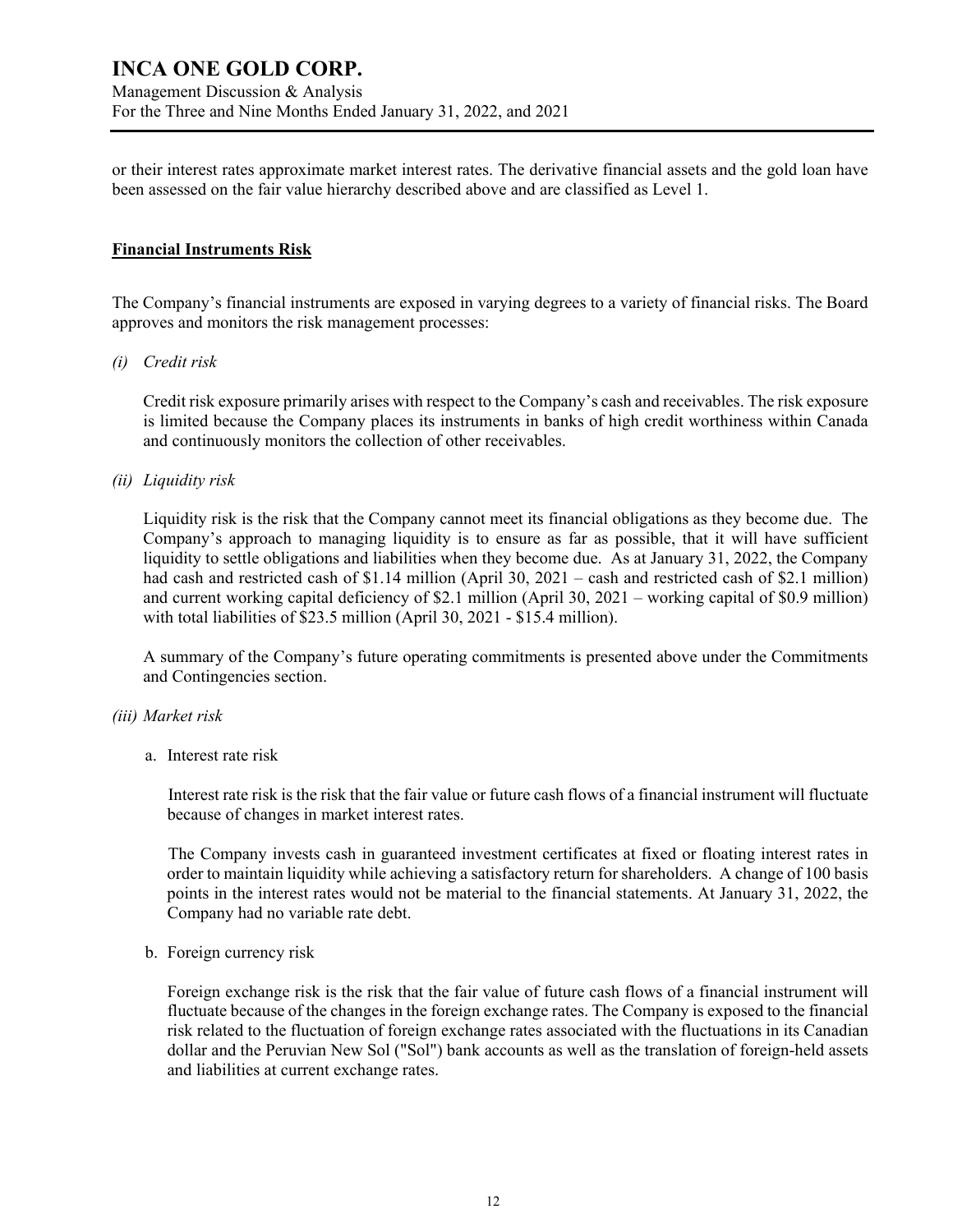The Company's net exposure to the Canadian dollar and Sol on financial instruments, in US dollar equivalents, is as follows:

|                                            | January 31,<br>2022 | April 30,<br>2021 |
|--------------------------------------------|---------------------|-------------------|
|                                            | \$                  | \$                |
| CAD dollar:                                |                     |                   |
| Cash                                       | 11,446              | 7,530             |
| Receivables                                | 21.332              | 24,253            |
| Accounts payable and accrued liabilities   | (384, 306)          | (541,006)         |
| Secured debentures                         |                     | (1,295,350)       |
| Contractual liabilities payable to Equinox | (4,651,168)         | (4,940,504)       |
| Net assets (liabilities)                   | (5,002,696)         | (6,745,077)       |
|                                            |                     |                   |
| Sol:                                       |                     |                   |
| Cash                                       | 52,964              | 77,425            |
| Receivables                                | 3,181,582           | 1,051,824         |
| Accounts payable and accrued liabilities   | (439, 530)          | (221, 412)        |
| Net assets (liabilities)                   | 2,795,016           | 907,837           |

Assuming all other variables constant, an increase or a decrease of 10% of the Canadian dollar against the US dollar, as of January 31, 2022 would have changed the Company's net loss by approximately \$0.4 million. Assuming all other variables constant, an increase or a decrease of 10% of the Peruvian Sol against the US dollar, as of January 31, 2022 would have changed the Company's net loss by approximately \$0.3 million.

The Company had no hedging agreements in place with respect to foreign exchange rates.

c. Commodity price risk

Commodity price risk is the risk of financial loss resulting from movements in the price of the Company's commodity inputs and outputs. The Company's price risk relates primarily to: the spot price of gold for its derivative financial asset and its gold loan balances and future gold price expectations as it relates to gold-bearing mineral purchases and sales revenues. The Company continuously monitors precious metal trading prices as they are included in projections prepared to determine its future strategy.

## **Off-Balance Sheet Arrangements**

The Company has not entered into any off-balance sheet arrangements.

## **Critical Accounting Policies, Estimates and Recent Accounting Pronouncements**

The preparation of the Company's consolidated financial statements in accordance with IAS 1, *Presentation of Financial Statements*, requires management to make certain critical accounting estimates and to exercise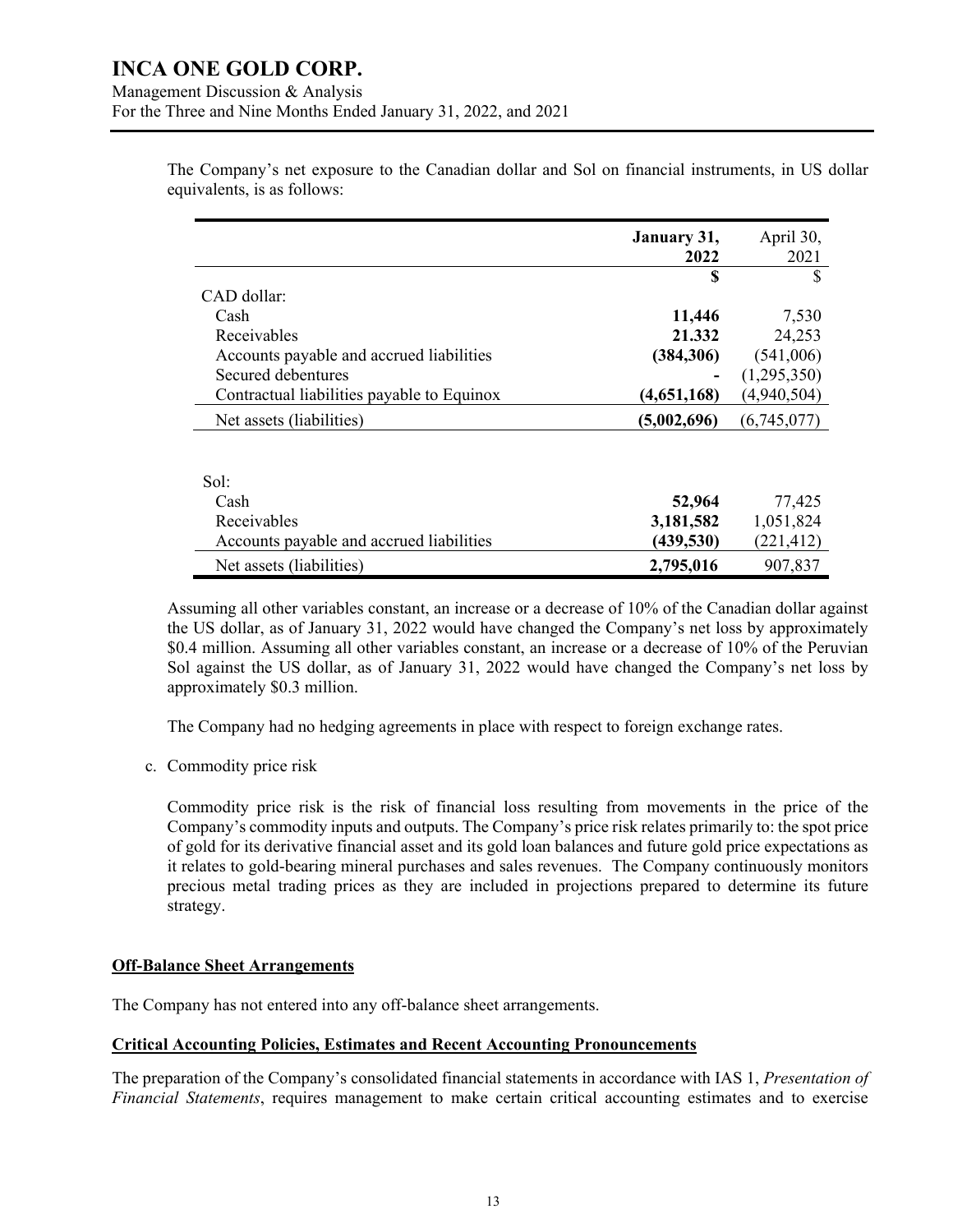Management Discussion & Analysis For the Three and Nine Months Ended January 31, 2022, and 2021

judgment that affect the accounting policies and the reported amounts of assets, liabilities and disclosure of contingent assets and liabilities at the date of the consolidated financial statements and reported amounts of revenues and expenses during the reporting period. Estimates and assumptions are continually evaluated based on historical experience and other factors, including expectations of future events that are believed to be reasonable under the circumstances. In the future, actual experience may differ from these estimates and assumptions. Revisions to accounting estimates are recognized in the period in which the estimates are revised and in any future periods affected. Uncertainty about these assumptions and estimates could result in outcomes that require a material adjustment to the carrying amounts of assets or liabilities in future periods.

Significant accounting judgments that management has made in the process of applying accounting policies which it considers have had the most significant effect on the amounts recognized in the consolidated financial statements include, but are not limited to going concern, assessment of debt holders and their capacity to act as debt-holders, assessment of extinguishment versus modification of debt, classification and measurement of its gold loan, and assessment on its contingent debenture.

Management considers the areas currently requiring a significant degree of estimation and assumption and which have a significant risk of resulting in a material adjustment to the carrying amount of assets and liabilities within the next financial year, to include, but not be limited to, the value attributed to share-based compensation and share-purchase warrants, fair value measurement, deferred revenue, depreciation, inventory, asset retirement and reclamation obligation, deferred taxes and contingencies that could arise form time to time.

These accounting policies and estimates are further discussed in the Company's annual audited consolidated financial statements on April 30, 2021.

## *Changes in Accounting Standards*

For the Company's changes in the accounting standards see the Company's unaudited condensed interim consolidated financial statements for the three months ended January 31, 2022 and 2021.

## **Risks and Uncertainties**

Mineral processing and production involve a number of business risks, some of which are beyond the Company's control. These can be categorized as operational, financial and regulatory risks.

## *Operational Risks:*

The Company continuously monitors and responds to changes in operational risks, such as those noted below, and seeks to adhere to all regulations governing its operations.

Mineral Supply: The Company may not be able to source sufficient mill feed to operate both the Chala One and Kori One plants economically. In particular, the Company currently sources material exclusively from thirdparty sources and faces a competitive marketplace for purchase of supply from Peruvian government-approved mineral sources. Consequently, the Company does not have control over the mineral grade, metallurgical recovery, nor quantities received, noting that the Company mitigates this risk by working with minimum cut-off purchase grades, providing fair terms to their customers, and sourcing material from established suppliers to ensure best efficiency and profitability of its plant operation.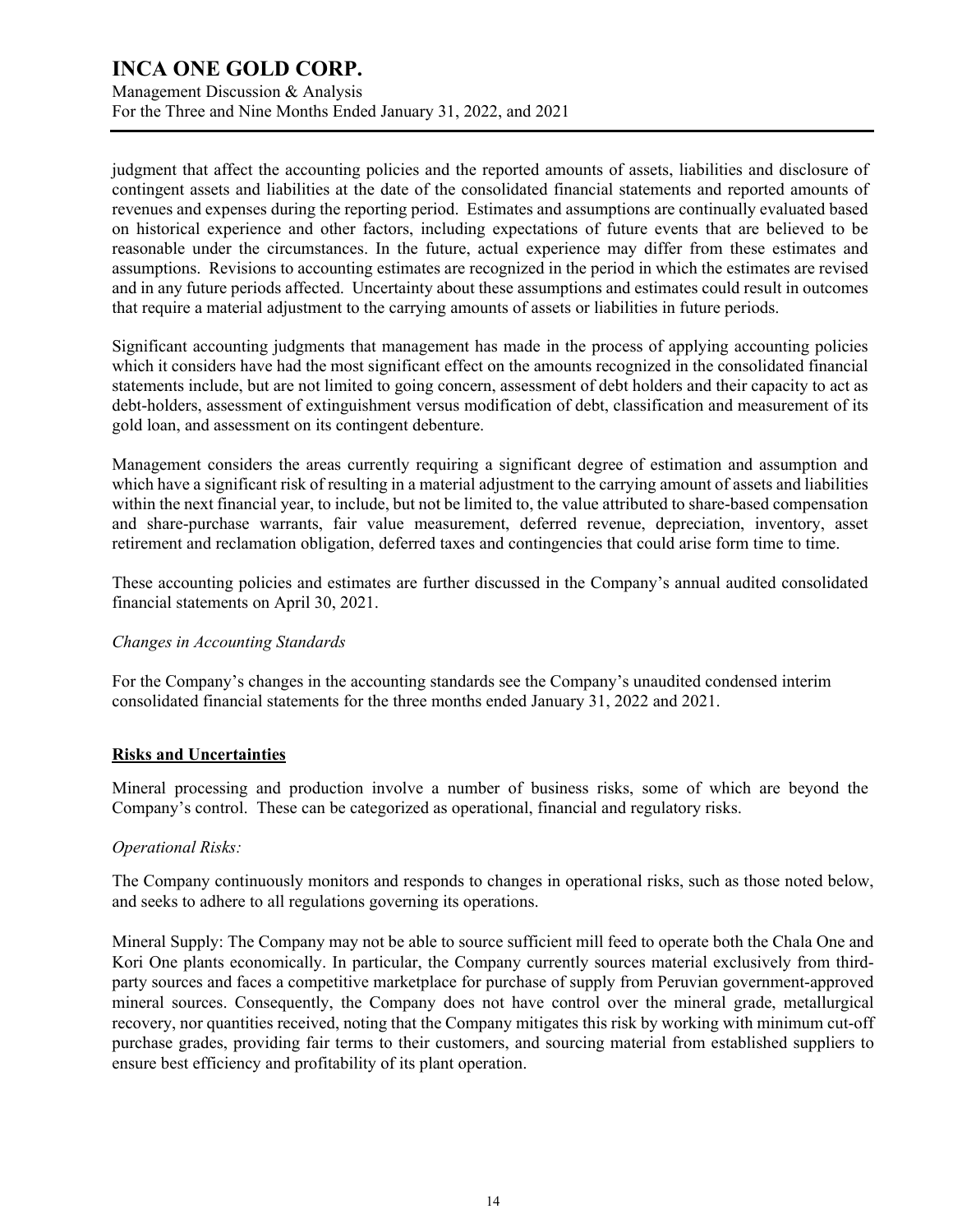Management Discussion & Analysis For the Three and Nine Months Ended January 31, 2022, and 2021

Production Schedules: In relation to the mineral supply risks, no assurances can be provided that production schedules at the Chala One plant nor the Kori One plant, and the related operating margins and cash flows, are achieved, noting that failure to meet these schedules can have an adverse impact on the Company's profitability, results of operations, cash flows, and overall financial conditions.

Qualified Staff: Due to the competitive marketplace, the Company may have difficulty in hiring and retaining skilled employees and contractors to source sufficient mineral feed, operate the Chala One plant and the Kori One plant effectively (noting the diversity of mill feed received), and effectively administer the Peruvian permitting, compliance, exportation, and regulatory functions.

Regulations, Permits, and Hazards: The Company must also manage changing governmental laws and regulations, and the Company cannot guarantee title to its properties and permits. The Company must also contend with environmental hazards (including discharge of pollutants or hazardous chemicals), as well as industrial accidents and occupational and health hazards, mechanical failures, the unavailability of materials and equipment, and or lack of accessibility to required expertise.

Acquisitions: There is no assurance that the Company will acquire mineral properties and processing plants and any acquisitions may expose the Company to new risks, and the mining industry is intensely competitive for the acquisition of new properties and plants.

Covid 19: The Company may suffer some impact in its operations as result of the measures that the Peruvian government can enact in other to mitigate the spread of the pandemic. Mineral supply as well as chemical reactives used in the productions of doré bars could be significantly affected.

## *Financial risks:*

Financial risks include commodity prices, interest rates and fluctuating foreign exchange rates, all of which are beyond the Company's control. Additional financial risks are the Company's ability to raise capital to continue funding its operations.

## *Regulatory risks:*

Regulatory risks include the possible delays in getting regulatory approval to, and permits for, the transactions that the Board of Directors believe to be in the best interest of the Company, and include increased fees for filings, the introduction of ever more complex reporting requirements the cost of which the Company must meet in order to maintain its exchange listing.

## **Cautionary Statement on Forward-Looking Information**

This MD&A contains forward-looking statements. All statements, other than statements of historical fact, constitute "forward-looking statements" and include any information that addresses activities, events or developments that the Company believes, expects or anticipates will or may occur in the future including the Company's strategy, plans or future financial or operating performance and other statements that express management's expectations or estimates of future performance.